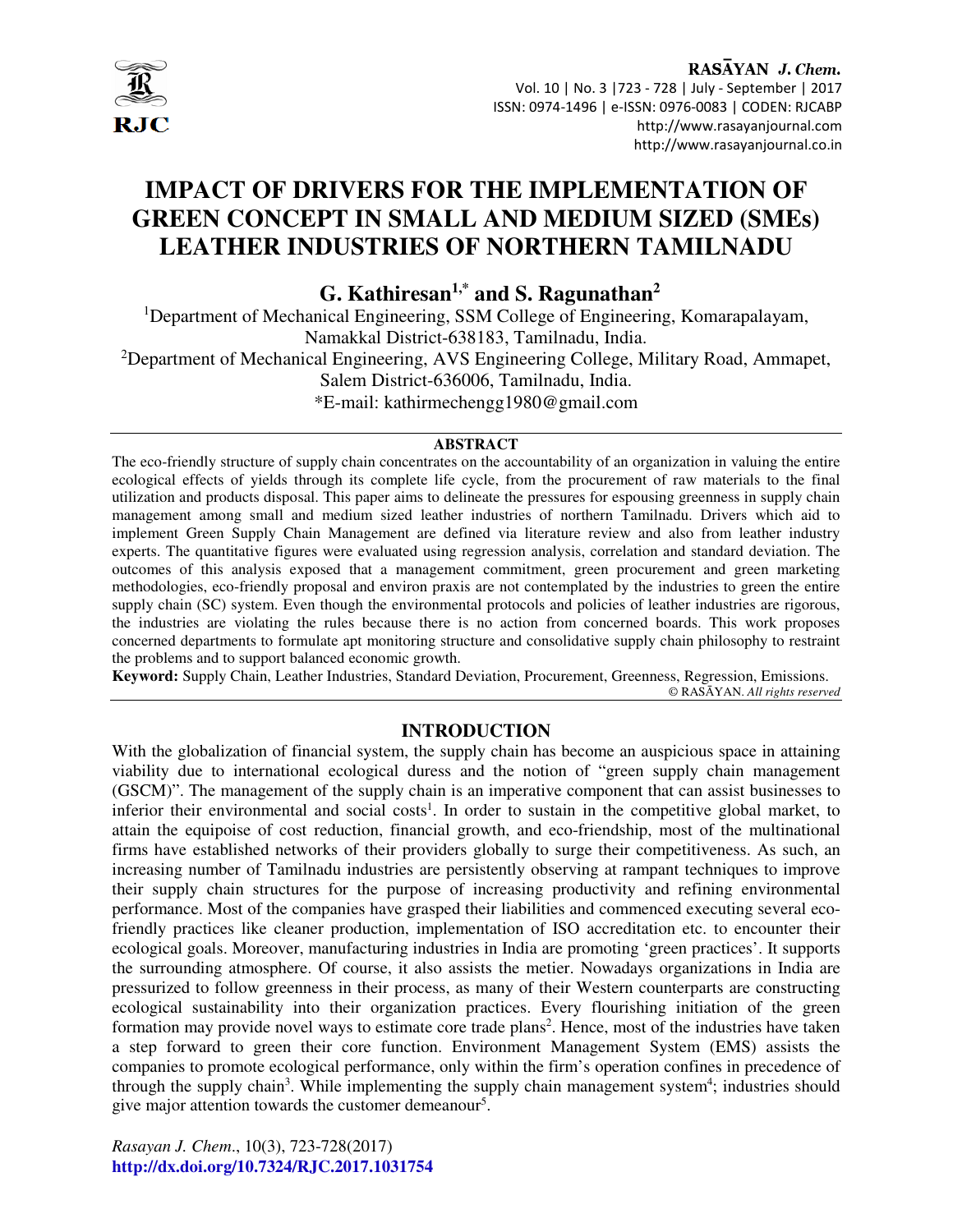#### **Literature Review**

GSCM can be detached into introspective –industrial ecological procedures; erstwhile interprets the forms of mediocre vague resources and the later refers to communally multifaceted resources<sup>6</sup>. Intra-industrial environ policies, such as high-quality environmental management and offal management systems are focused on vigor utilization, material ingestion, discharges and waste in association with innate methods. On the contrast, for organizations, the interrogation of how to organize introspective management procedures that stimulate pervasive worker participation and incessant learning is vital to dropping and precluding pollution. Inter-industrial ecological policies, such as contrivance for the environment, analysis of life cycle, green diffusion and reverse logistics are usually designated to as product work plans<sup>7</sup> which accentuate coalitions between vendors and customers to reciprocally deal with crossbusiness environmental disputes<sup>8</sup>. These methods furnish a collaborative platform between SC partners, and thus inaugurate societal linkages entrenched with faith and dedication which inspire knowledge exchange and reciprocity<sup>9</sup>.

As a result, inter-firm environmental policies have socially multifarious characteristics and trust on intimate co-operation between companies and supply chain comrades<sup>10</sup>. These methods also pressurize the prominence of fetching opposite steps to efficiently incorporate vendors and customers<sup>11</sup>. Supply chain amalgamation characterizes cooperation among supply chain comrades in both intra- and inter-firm practices. The elucidations of the authors designate that green supply chain incorporation is the association of an industry and its supply chain cohorts to direct both intra- and introspective organizational environmental methods. To this end, Green Supply Chain aids to evaluate, analyze and meliorate the performance among numerous affiliates to certify that industries are functioning in an ecofriendly manner or not.

In order to provide a more comprehensive depiction of the challenges, they are detached into internal and external ones. As internal drivers are significant for the adoption of green notions, but these do not overtly refer to introspective organizational supply chain procedures. Even though internal hurdles do not fit to the preface of green supply chain management bluntly, they are of pivotal for the triumph of such systems. Hence, it is vital to grasp what troubles might occur and the necessity to be taken care of in order to swear active support on an introspective organizational basis. Basically, the investigation of external hurdles illustrates that the key trouble is based on the fact that globally acting firms are antagonized with diverse protocols and environmental acts in the various countries. This can obstruct reforming an international supply chain.

Barriers for implementation of GSCM comprehends: lack of technology advancement; deficiency in organization motivation; lack of skilled human resources; wrangler and uncertainty in market; paucity of government funds and support ; dearth in executing green practices; scarcity of management onus; cost effects; vendor reluctance to transit towards GSCM and ignorance of customers $^{12}$ .

The fiscal performance is not being procured in short-term lucrative and sales performance when GSCM methods are enforced<sup>13</sup>. The literary texts over the decades seem to have alienated sights on whether there are combined gains, "win-win's", or trade-offs that must be handled for environmental and economic performance in viable supply chains<sup>14</sup>. Among barricades to execute environ management practices; the acutest facet seems to be economic grounds and disputes allied to costs<sup>15</sup>. Constraints to organizations' demeanor may arise from the enactment of core techniques as well as from conformity with extant environmental protocols. Ecological-control such as compliances with internal and external techniques postulates substantial boundaries to the opportunistic behavior of companies as well as increased functional costs, and this may not benefit the fiscal performance of the contributing industries<sup>16</sup>. These assorted results in the relationships between economic and environmental performance guides to some possibilities of more complex negotiations occurring between core and outward practices.

#### **Problem Description**

It is vivid from the literature that ample exploration has been in the arena of GSCM. It is miserable that Indian industrialized sector is not yet espousing the notion of GSCM strongly. It is a renowned fact that leather industries play an imperative role next to yarn and fabric industries in the northern part of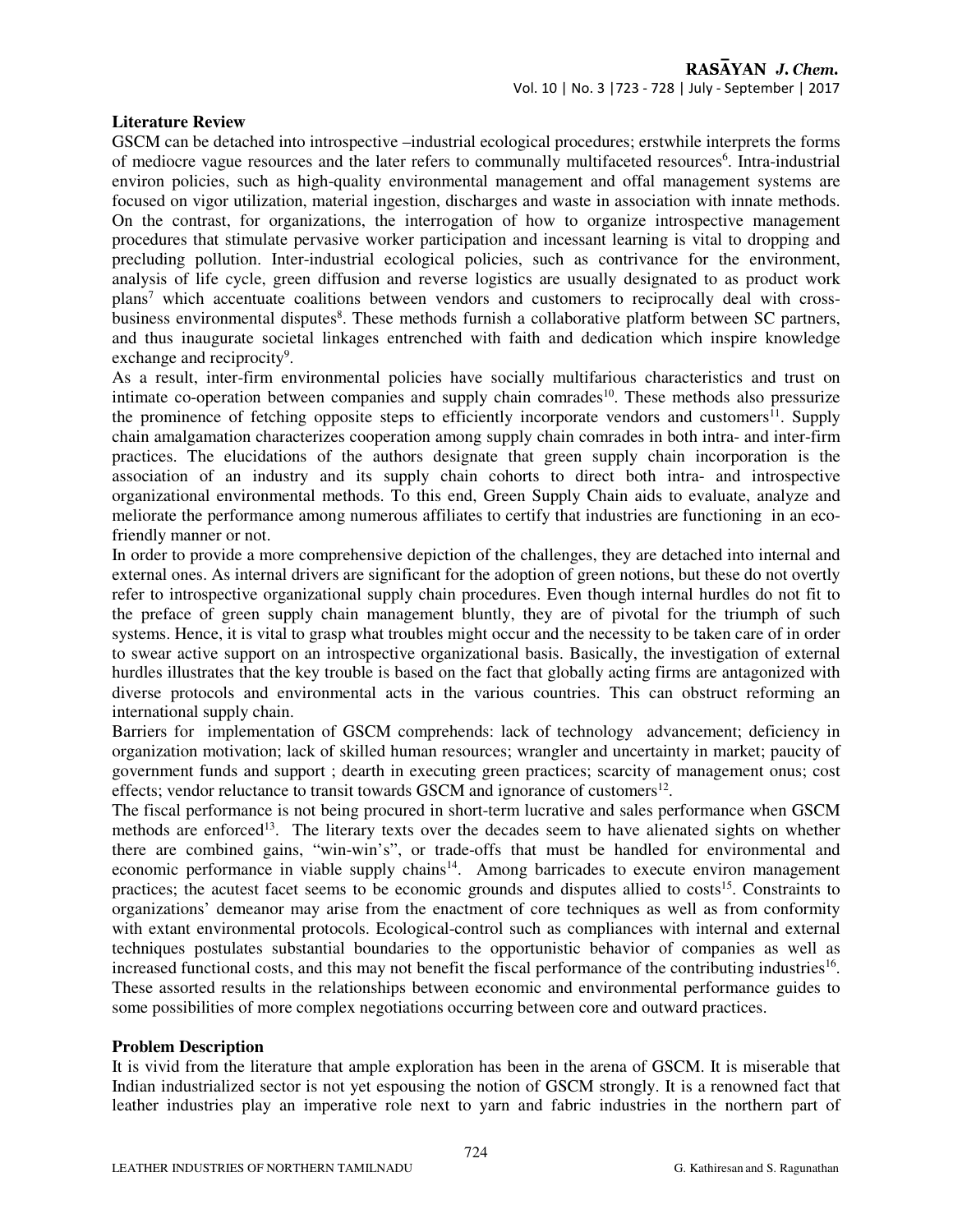RASAYAN J. Chem.

Vol. 10 | No. 3 |723 - 728 | July - September | 2017

Tamilnadu. Leather industries in Tamilnadu are getting reformed hastily but are still reluctant to accept the concept of GSCM. The emission caused by the tanning industries lead to creating extreme pollution to the environment. According to the statement of PCB (Pollution control Board) authorities, leather industry segment secured bad score in the green grading program, and supply chain has an enormous impact in dropping the green rating of the industry. So it is vital to pinpoint the drivers which motivate the industries to transpose from formal supply chain to an enviro-friendly supply chain and also help the organizations to attain GSCM system $17$ .

#### **Conceptual Framework**

Based on the exploration queries and assumption, the theoretical framework insists on the consequence of firm commitment, eco-friendly design, and green supply chain methods (like green procurement, green Manufacturing, green marketing, green distribution) on environmental, social and fiscal performances<sup>18</sup>.

#### **Research Queries**

- 1. What does the existing plight of GSCM practices in leather industries?
- 2. How do leather industries meet awareness of external stakeholders' face to face builds of the green supply chain?
- 3. What is the outcome of GSCM perceptions on firm efficiency?
- 4. What are challenges of adopting GSCM?

## **Assumption**

Organizational commitment, green purchasing, green marketing, investment recovery, eco-friendly design, environmental practice will not surely affect social, economic, environmental performance<sup>18</sup>.

## **EXPERIMENTAL**

To discourse what is imputed by the exploration, triangulation illustrative technique was employed. To answer the exploratory questions both quantitative and qualitative facts were used together. Therefore, descriptive exploration design was used to examine Northern Tamilnadu leather industries performances. This work comprises administrator of leather industries, industrial department and pollution control board as a population for Analysis. From the leather industry database of northern Tamilnadu, fifteen leather industries were identified.

An attentively structured set of queries were framed which mired all tricky aspects which would assist the possibility of a change of the conventional supply chain method to green supply chain method. The designed questionnaires were sent to leather industry authorities (i.e., managers) and were exhaustively briefed to rank the drivers in a five-point scale method<sup>19</sup>. Based on the gathered response, numerous methods were adopted (like mean, standard deviation, correlational and regression methods) to analyze the information.

The grade points are tabulated below:

| S. No. | <b>Grade Points</b> | Remarks                         |
|--------|---------------------|---------------------------------|
|        | 3.5 to 5.0          | Fully Considerable Variable     |
|        | 2.0 to 3.4          | Currently Considerable Variable |
|        | 1.0 to 2.0          | Unconsidered Variable           |

## Table-1: Grade Points and its Remarks

## **RESULTS AND DISCUSSIONS**

A detailed analysis was carried out. Based upon the analysis their respective mean, standard deviation values were found and its remarks were discussed in the following tables.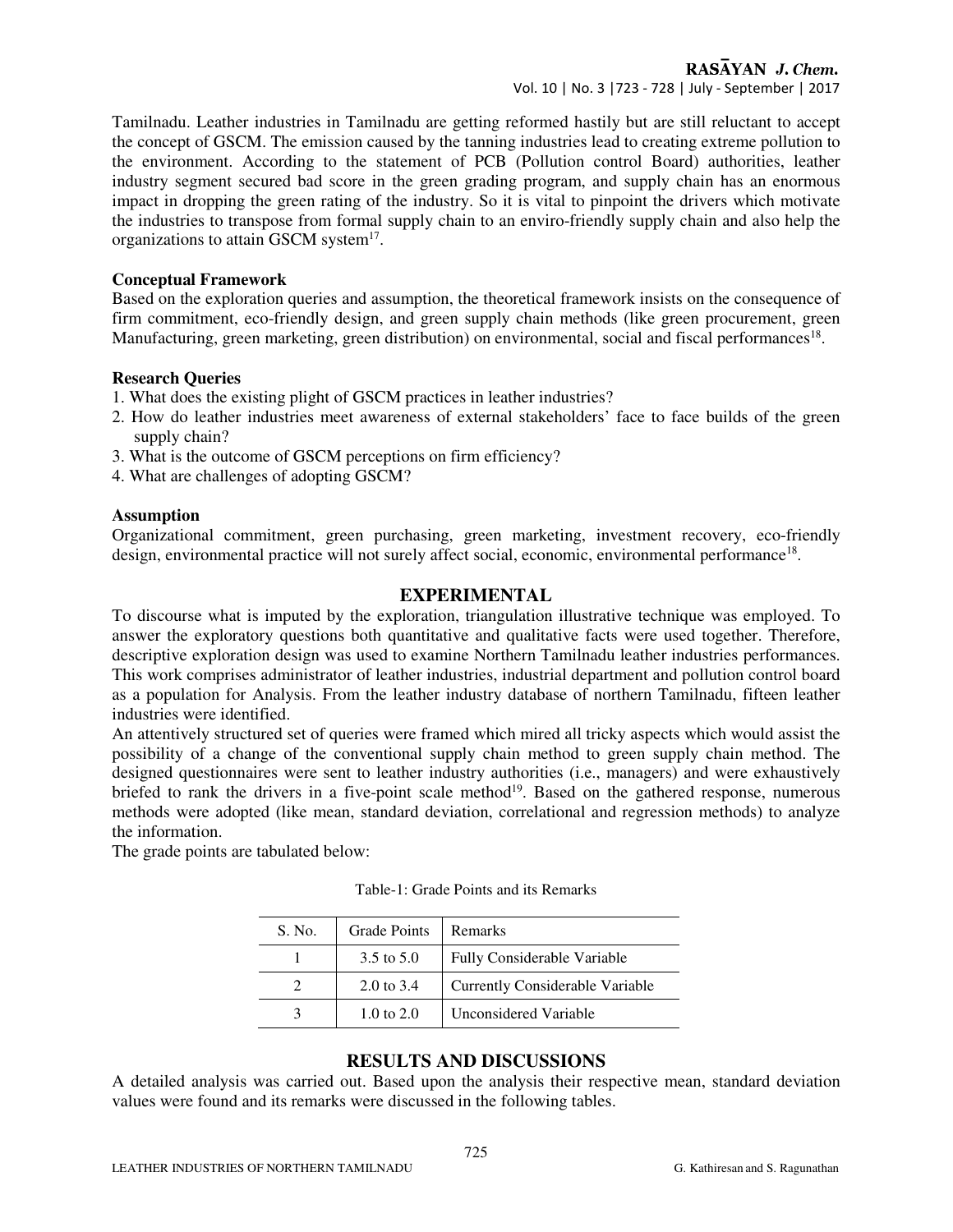RASĀYAN J. Chem.

Vol. 10 | No. 3 |723 - 728 | July - September | 2017

| S. No.         | Criteria                                                                                         | Mean | Std. Deviation | Discussion of Results                                                                                                     |
|----------------|--------------------------------------------------------------------------------------------------|------|----------------|---------------------------------------------------------------------------------------------------------------------------|
| $\mathbf{1}$   | Top Management Commitment                                                                        | 3.49 | 0.83           | Result shows<br>that the top<br>commitment<br>management<br>towards greening the entire<br>supply chain is significant    |
| $\overline{2}$ | Cross-functional Teams to Minimize<br>environmental impacts                                      | 3.55 | 0.81           | Result shows the existence of<br>cooperation<br>among<br>cross<br>functional teams                                        |
| 3              | initiative<br>Performance<br>green<br>on<br>effects, employee<br>evaluation $\&$<br>compensation | 3.18 | 0.83           | Reveals that different opinions<br>among employees and indicate<br>more training and awareness<br>needed                  |
| $\overline{4}$ | Environmental Management Systems<br>(EMS)                                                        | 3.33 | 0.76           | Result shows that the leather<br>industries are considering the<br>green concept to improve the<br>environment management |

# Table-2: Effects related to Organizational Commitment

Table-3: Eco-Design related issues

| S. No.         | Criteria                                                          | Mean | Std. Deviation | Discussion of Results                                                                                                                                                              |
|----------------|-------------------------------------------------------------------|------|----------------|------------------------------------------------------------------------------------------------------------------------------------------------------------------------------------|
|                | Products<br>designed<br>Energy<br>for<br>Consumption              | 2.70 | 1.30           | The result shows that<br>while<br>designing the product,<br>leather<br>industries are consuming low<br>material and low energy.                                                    |
| $\overline{2}$ | designed for Reuse, and<br>Products<br>Recycle                    | 2.13 | 0.98           | Result reveals that recycling was<br>taken into consideration by few<br>leather industries                                                                                         |
| 3              | sustain<br>products<br>of<br>Design<br>to<br>ecological framework | 2.75 | 1.26           | The obtained value implies that<br>Industries are avoiding the usage<br>of toxic and hazardous materials<br>during the product design to<br>eco-friendly<br>enhance<br>environment |

Table-4: Green Procuring and Marketing related issues

| S. No.         | Criteria                                                          | Mean | Std. Deviation | Discussion of Results                                                                                                                                                                                                                                                                         |
|----------------|-------------------------------------------------------------------|------|----------------|-----------------------------------------------------------------------------------------------------------------------------------------------------------------------------------------------------------------------------------------------------------------------------------------------|
| $\mathbf{1}$   | Supplier<br>Cooperation<br>towards<br>environment objectives      | 2.0  | 0.96           | The result shows that industries<br>are planning to ruminate green                                                                                                                                                                                                                            |
| 2              | <b>Environmental Auditing</b>                                     | 2.07 | 1.08           | procuring in greening the entire                                                                                                                                                                                                                                                              |
| 3              | Vendors ISO 14000 Certification                                   | 1.88 | 0.93           | supply chain.                                                                                                                                                                                                                                                                                 |
| $\overline{4}$ | Customer Cooperation for Eco-Design<br>and low energy consumption | 1.75 | 1.18           | Result reveals that industries are.<br>planning to cogitate the green<br>marketing as a distinctive<br>component of GSCM in future.<br>It also shows that industries are<br>their<br>forced to<br>transpose<br>conventional system into Eco-<br>friendly system due to customer<br>awareness. |
| 5              | Cooperation for green<br>Customers<br>packaging                   | 1.70 | 1.17           |                                                                                                                                                                                                                                                                                               |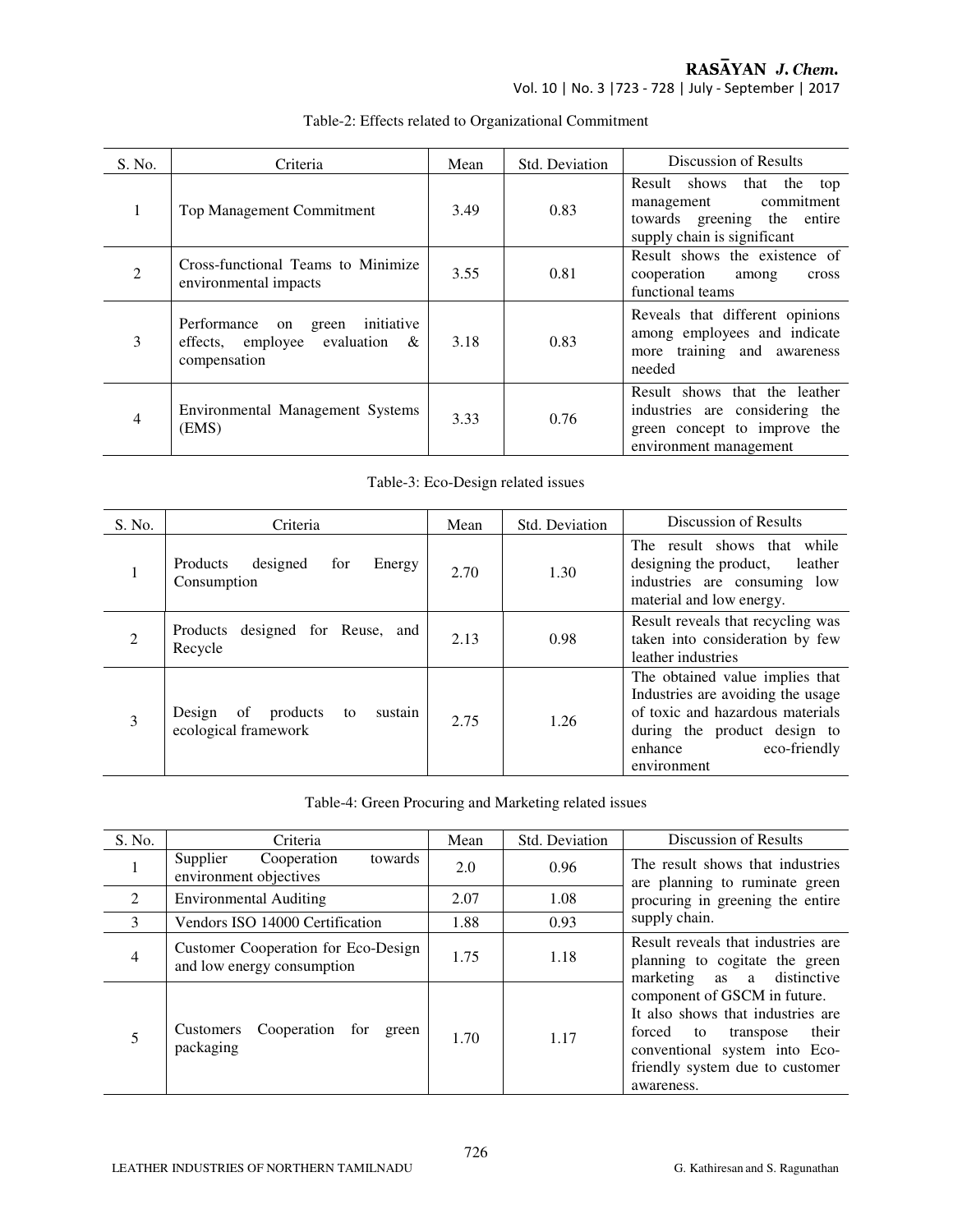# RASAYAN J. Chem.

Vol. 10 | No. 3 |723 - 728 | July - September | 2017

| S. No. | Criteria                    | Mean | Std. Deviation | Discussion of Results                                                     |
|--------|-----------------------------|------|----------------|---------------------------------------------------------------------------|
|        | Diminution of Air emission  | 2.75 | 1.09           |                                                                           |
|        | <b>Wastewater Reduction</b> | 3.02 | 0.41           | Results exhibit that organizations<br>have a certain level of interest in |
|        | Cut-back of solid wastes    | 3.27 | 0.63           | reducing all mentioned criteria.                                          |
| 4      | Down-Sizing of accidents    | 3.36 | 0.77           |                                                                           |
|        | <b>Material Recycle</b>     | 3.40 | 0.87           |                                                                           |

#### Table-5: Environmental Performance outcome

#### Table-6: Economic Performance outcome

| S. No.        | Criteria                                           | Mean | Std. Deviation | Discussion of Results                                                                                                  |
|---------------|----------------------------------------------------|------|----------------|------------------------------------------------------------------------------------------------------------------------|
|               | Energy consumption cost reduction                  | 2.72 | 1.59           |                                                                                                                        |
| $\mathcal{D}$ | purchasing<br>Reduction in materials<br>cost       | 3.08 | 1.21           | Results imply that the firms have<br>a certain level of keenness in<br>cost reduction to meet economic<br>performance. |
|               | Offal treatment fee reduction                      | 3.07 | 1.06           |                                                                                                                        |
|               | Improvement in overall Environmental<br>Situation. | 3.49 | 0.99           |                                                                                                                        |

#### Table-7: Social Performance outcome

| S. No. | Criteria                    | Mean | Std. Deviation | Discussion of Results |
|--------|-----------------------------|------|----------------|-----------------------|
|        | <b>Professional Ethics</b>  | 3.99 | 0.75           | Unremarkable          |
|        | Involvement in Social works | 3.90 | 0.67           | Remarkable            |
|        | Creating Job opportunities  | 3.72 | 1.07           | Remarkable            |
| 4      | Adheres to government law   | 2.0  | 1.59           | Insignificant         |

# **CONCLUSION**

Theoretical research on GSCM for leather industries is still in the evolving stage. This paper provides an effort to inspect the GSCM framework in Small and Medium sized (SMEs) leather industries of northern Tamilnadu. A petite research has been conducted in small and medium sized leather industries of Northern Tamilnadu. The results of this study are able to pinpoint the pressures for implementing GSCM practices on Small and Medium Sized leather industries by analyzing the drivers using a questionnaire survey<sup>20</sup>. As per outcome of this paper, it is observed that, stakeholder's cooperation (SHC) is the vital criterion and has peerless emphatic power for the enactment of green supply chain system in Tamilnadu Leather Industries. It was also found that cost effects, deficiency in trained manpower reserves, and impedance to technology development adoption are rated as crucial challenges in executing green supply chain management. Moreover, respondents stated customer's ignorance, the reluctance of vendor to transit towards GSCM, lack of government funds and policies are also stated as challenges in executing green supply chain management in Tamilnadu leather industries.

## **REFERENCES**

- 1. I.Wycherley, *International. Business Strategy and the Environment*, **8,** 120(1999)**.**
- 2. K.W.Hansmann and K.Claudia, 2001, Environmental Management Policies, in: Sarkis, J. (Ed.), Green Manufacturing and Operations: from Design to Delivery and Back*,* Greenleaf Publishing, Sheffield, pp. 192-204.
- 3. R.Handfield, R.Sroufe and S.Walton, *Business Strategy and the Environment,* **14**, 1(2004).
- 4. Semih Coskun, Leyla Ozgur, Olcay Polat and Asiner Gungor, *Journal of Cleaner Production*, **110,** 149(2016).